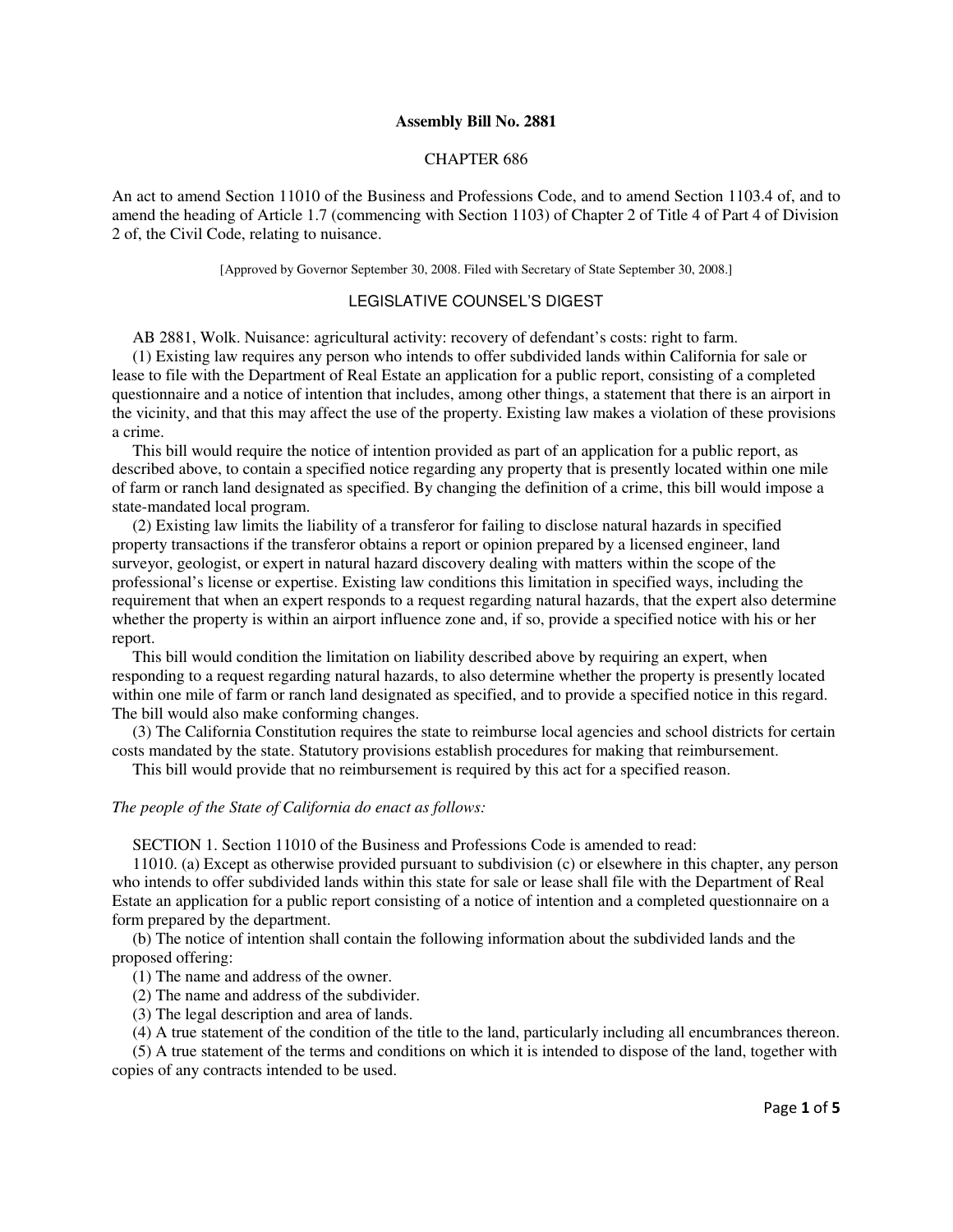(6) A true statement of the provisions, if any, that have been made for public utilities in the proposed subdivision, including water, electricity, gas, telephone, and sewerage facilities. For subdivided lands that were subject to the imposition of a condition pursuant to subdivision (b) of Section 66473.7 of the Government Code, the true statement of the provisions made for water shall be satisfied by submitting a copy of the written verification of the available water supply obtained pursuant to Section 66473.7 of the Government Code.

(7) A true statement of the use or uses for which the proposed subdivision will be offered.

 (8) A true statement of the provisions, if any, limiting the use or occupancy of the parcels in the subdivision.

 (9) A true statement of the amount of indebtedness that is a lien upon the subdivision or any part thereof, and that was incurred to pay for the construction of any onsite or offsite improvement, or any community or recreational facility.

 (10) A true statement or reasonable estimate, if applicable, of the amount of any indebtedness which has been or is proposed to be incurred by an existing or proposed special district, entity, taxing area, assessment district, or community facilities district within the boundaries of which, the subdivision, or any part thereof, is located, and that is to pay for the construction or installation of any improvement or to furnish community or recreational facilities to that subdivision, and which amounts are to be obtained by ad valorem tax or assessment, or by a special assessment or tax upon the subdivision, or any part thereof.

(11) A notice pursuant to Section 1102.6c of the Civil Code.

 (12) (A) As to each school district serving the subdivision, a statement from the appropriate district that indicates the location of each high school, junior high school, and elementary school serving the subdivision, or documentation that a statement to that effect has been requested from the appropriate school district. (B) In the event that, as of the date the notice of intention and application for issuance of a public report are otherwise deemed to be qualitatively and substantially complete pursuant to Section 11010.2, the statement described in subparagraph (A) has not been provided by any school district serving the subdivision, the person who filed the notice of intention and application for issuance of a public report shall immediately provide the department with the name, address, and telephone number of that district.

 (13) (A) The location of all existing airports, and of all proposed airports shown on the general plan of any city or county, located within two statute miles of the subdivision. If the property is located within an airport influence area, the following statement shall be included in the notice of intention:

#### NOTICE OF AIRPORT IN VICINITY

 This property is presently located in the vicinity of an airport, within what is known as an airport influence area. For that reason, the property may be subject to some of the annoyances or inconveniences associated with proximity to airport operations (for example: noise, vibration, or odors). Individual sensitivities to those annoyances can vary from person to person. You may wish to consider what airport annoyances, if any, are associated with the property before you complete your purchase and determine whether they are acceptable to you.

 (B) For purposes of this section, an "airport influence area," also known as an "airport referral area," is the area in which current or future airport-related noise, overflight, safety, or airspace protection factors may significantly affect land uses or necessitate restrictions on those uses as determined by an airport land use commission.

 (14) A true statement, if applicable, referencing any soils or geologic report or soils and geologic reports that have been prepared specifically for the subdivision.

 (15) A true statement of whether or not fill is used, or is proposed to be used, in the subdivision and a statement giving the name and the location of the public agency where information concerning soil conditions in the subdivision is available.

 (16) On or after July 1, 2005, as to property located within the jurisdiction of the San Francisco Bay Conservation and Development Commission, a statement that the property is so located and the following notice: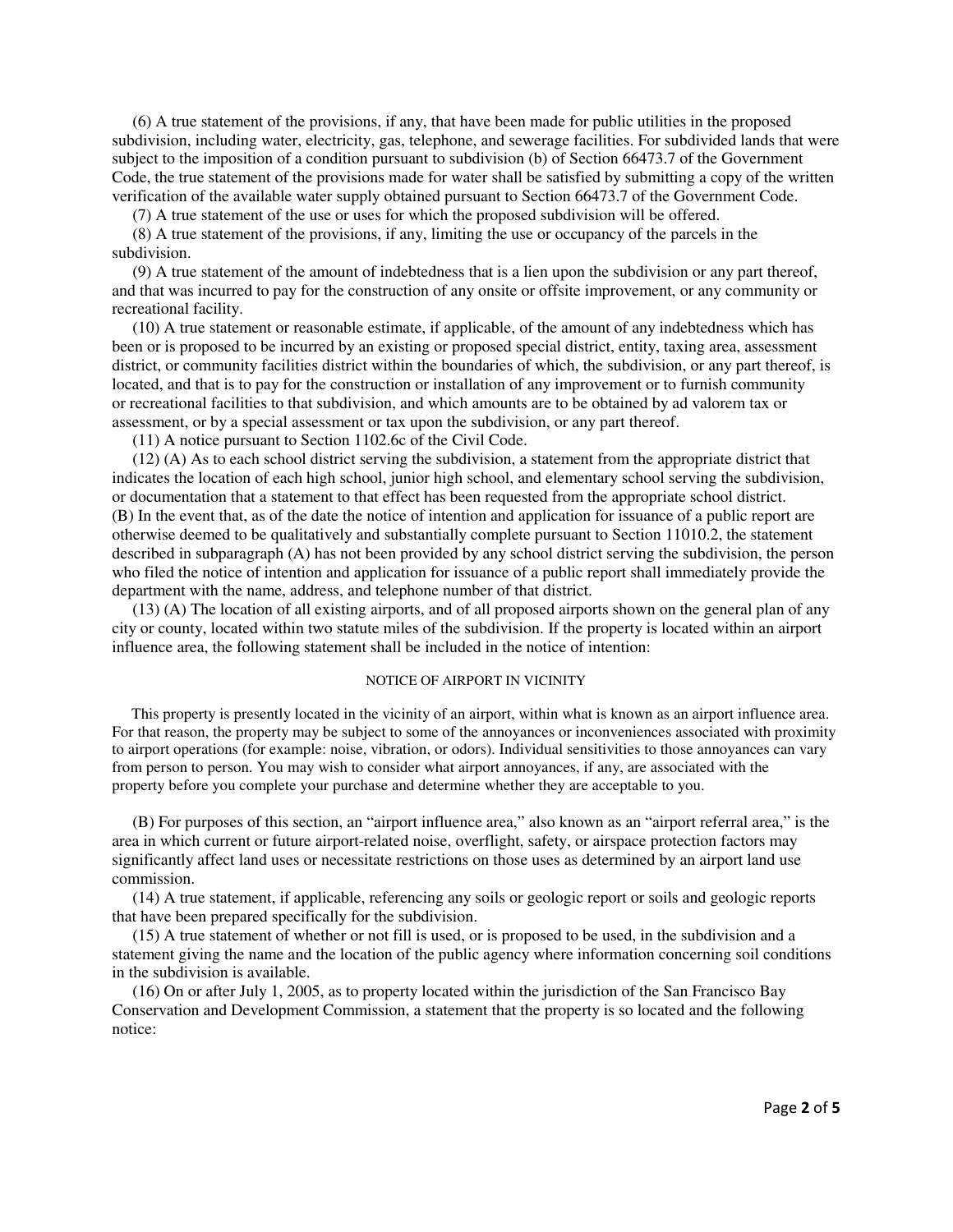### NOTICE OF SAN FRANCISCO BAY CONSERVATION AND DEVELOPMENT COMMISSION JURISDICTION

 This property is located within the jurisdiction of the San Francisco Bay Conservation and Development Commission. Use and development of property within the commission's jurisdiction may be subject to special regulations, restrictions, and permit requirements. You may wish to investigate and determine whether they are acceptable to you and your intended use of the property before you complete your transaction.

 (17) If the property is presently located within one mile of a parcel of real property designated as "Prime Farmland," "Farmland of Statewide Importance," "Unique Farmland," "Farmland of Local Importance," or "Grazing Land" on the most current "Important Farmland Map" issued by the California Department of Conservation, Division of Land Resource Protection, utilizing solely the county-level GIS map data, if any, available on the Farmland Mapping and Monitoring Program Website. If the residential property is within one mile of a designated farmland area, the report shall contain the following notice:

## NOTICE OF RIGHT TO FARM

 This property is located within one mile of a farm or ranch land designated on the current county-level GIS "Important Farmland Map," issued by the California Department of Conservation, Division of Land Resource Protection. Accordingly, the property may be subject to inconveniences or discomforts resulting from agricultural operations that are a normal and necessary aspect of living in a community with a strong rural character and a healthy agricultural sector. Customary agricultural practices in farm operations may include, but are not limited to, noise, odors, dust, light, insects, the operation of pumps and machinery, the storage and disposal of manure, bee pollination, and the ground or aerial application of fertilizers, pesticides, and herbicides. These agricultural practices may occur at any time during the 24-hour day. Individual sensitivities to those practices can vary from person to person. You may wish to consider the impacts of such agricultural practices before you complete your purchase. Please be advised that you may be barred from obtaining legal remedies against agricultural practices conducted in a manner consistent with proper and accepted customs and standards pursuant to Section 3482.5 of the Civil Code or any pertinent local ordinance.

(18) Any other information that the owner, his or her agent, or the subdivider may desire to present.

 (c) The commissioner may, by regulation, or on the basis of the particular circumstances of a proposed offering, waive the requirement of the submission of a completed questionnaire if the commissioner determines that prospective purchasers or lessees of the subdivision interests to be offered will be adequately protected through the issuance of a public report based solely upon information contained in the notice of intention.

 SEC. 2. The heading of Article 1.7 (commencing with Section 1103) of Chapter 2 of Title 4 of Part 4 of Division 2 of the Civil Code is amended to read:

 Article 1.7. Disclosure of Natural and Environmental Hazards, Right-to-Farm, and Other Disclosures Upon Transfer of Residential Property

SEC. 3. Section 1103.4 of the Civil Code is amended to read:

 1103.4. (a) Neither the transferor nor any listing or selling agent shall be liable for any error, inaccuracy, or omission of any information delivered pursuant to this article if the error, inaccuracy, or omission was not within the personal knowledge of the transferor or the listing or selling agent, and was based on information timely provided by public agencies or by other persons providing information as specified in subdivision (c) that is required to be disclosed pursuant to this article, and ordinary care was exercised in obtaining and transmitting the information.

 (b) The delivery of any information required to be disclosed by this article to a prospective transferee by a public agency or other person providing information required to be disclosed pursuant to this article shall be deemed to comply with the requirements of this article and shall relieve the transferor or any listing or selling agent of any further duty under this article with respect to that item of information.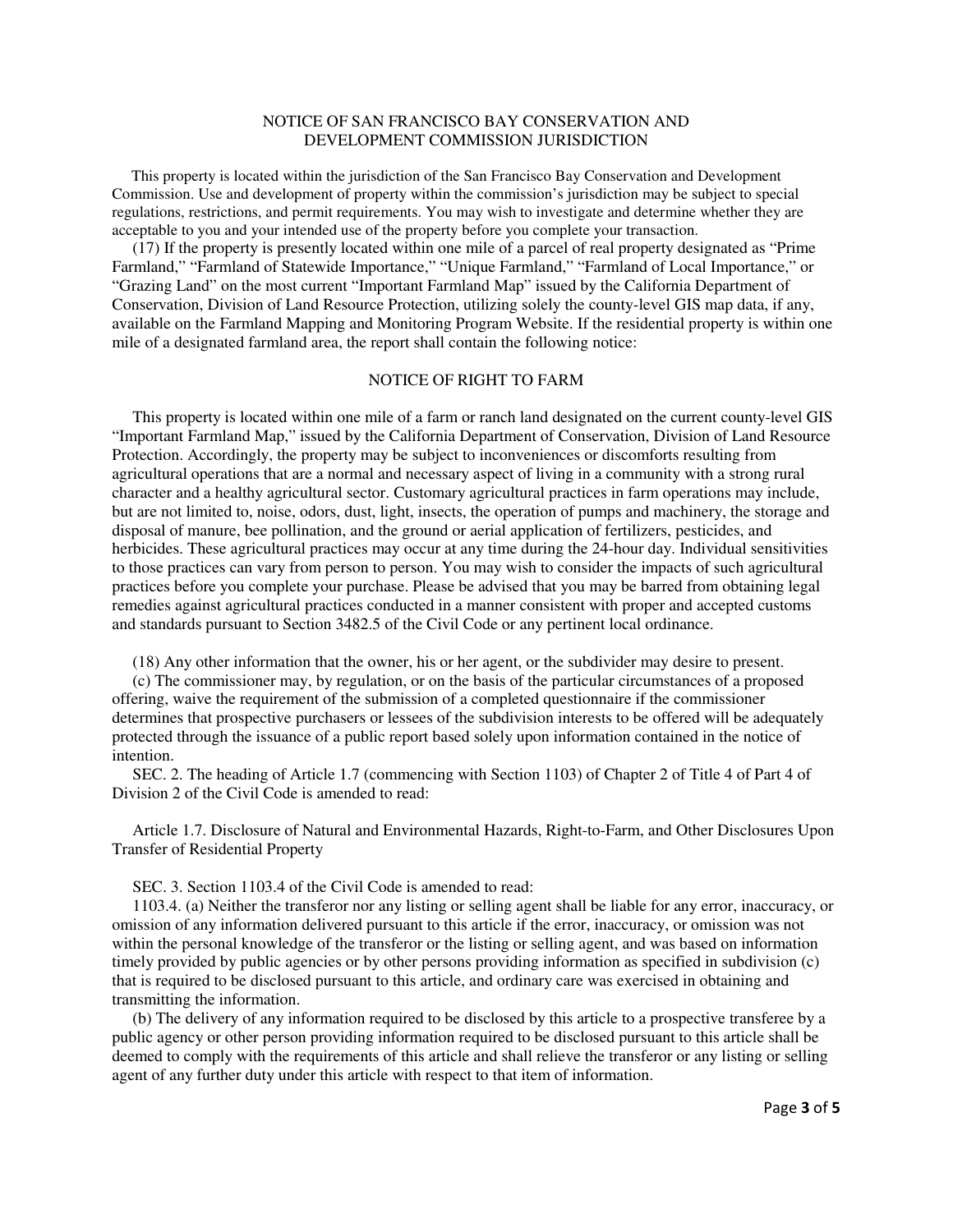(c) The delivery of a report or opinion prepared by a licensed engineer, land surveyor, geologist, or expert in natural hazard discovery dealing with matters within the scope of the professional's license or expertise, shall be sufficient compliance for application of the exemption provided by subdivision (a) if the information is provided to the prospective transferee pursuant to a request therefor, whether written or oral. In responding to that request, an expert may indicate, in writing, an understanding that the information provided will be used in fulfilling the requirements of Section 1103.2 and, if so, shall indicate the required disclosures, or parts thereof, to which the information being furnished is applicable. Where that statement is furnished, the expert shall not be responsible for any items of information, or parts thereof, other than those expressly set forth in the statement.

 (1) In responding to the request, the expert shall determine whether the property is within an airport influence area as defined in subdivision (b) of Section 11010 of the Business and Professions Code. If the property is within an airport influence area, the report shall contain the following statement:

### NOTICE OF AIRPORT IN VICINITY

 This property is presently located in the vicinity of an airport, within what is known as an airport influence area. For that reason, the property may be subject to some of the annoyances or inconveniences associated with proximity to airport operations (for example: noise, vibration, or odors). Individual sensitivities to those annoyances can vary from person to person. You may wish to consider what airport annoyances, if any, are associated with the property before you complete your purchase and determine whether they are acceptable to you.

 (2) In responding to the request, the expert shall determine whether the property is within the jurisdiction of the San Francisco Bay Conservation and Development Commission, as defined in Section 66620 of the Government Code. If the property is within the commission's jurisdiction, the report shall contain the following notice:

# NOTICE OF SAN FRANCISCO BAY CONSERVATION AND DEVELOPMENT COMMISSION **JURISDICTION**

This property is located within the jurisdiction of the San Francisco Bay Conservation and Development Commission. Use and development of property within the commission's jurisdiction may be subject to special regulations, restrictions, and permit requirements. You may wish to investigate and determine whether they are acceptable to you and your intended use of the property before you complete your transaction.

 (3) In responding to the request, the expert shall determine whether the property is presently located within one mile of a parcel of real property designated as "Prime Farmland," "Farmland of Statewide Importance," "Unique Farmland," "Farmland of Local Importance," or "Grazing Land" on the most current "Important Farmland Map" issued by the California Department of Conservation, Division of Land Resource Protection, utilizing solely the county-level GIS map data, if any, available on the Farmland Mapping and Monitoring Program website. If the residential property is within one mile of a designated farmland area, the report shall contain the following notice:

### NOTICE OF RIGHT TO FARM

This property is located within one mile of a farm or ranch land designated on the current county-level GIS "Important Farmland Map," issued by the California Department of Conservation, Division of Land Resource Protection. Accordingly, the property may be subject to inconveniences or discomforts resulting from agricultural operations that are a normal and necessary aspect of living in a community with a strong rural character and a healthy agricultural sector. Customary agricultural practices in farm operations may include, but are not limited to, noise, odors, dust, light, insects, the operation of pumps and machinery, the storage and disposal of manure, bee pollination, and the ground or aerial application of fertilizers, pesticides, and herbicides. These agricultural practices may occur at any time during the 24-hour day. Individual sensitivities